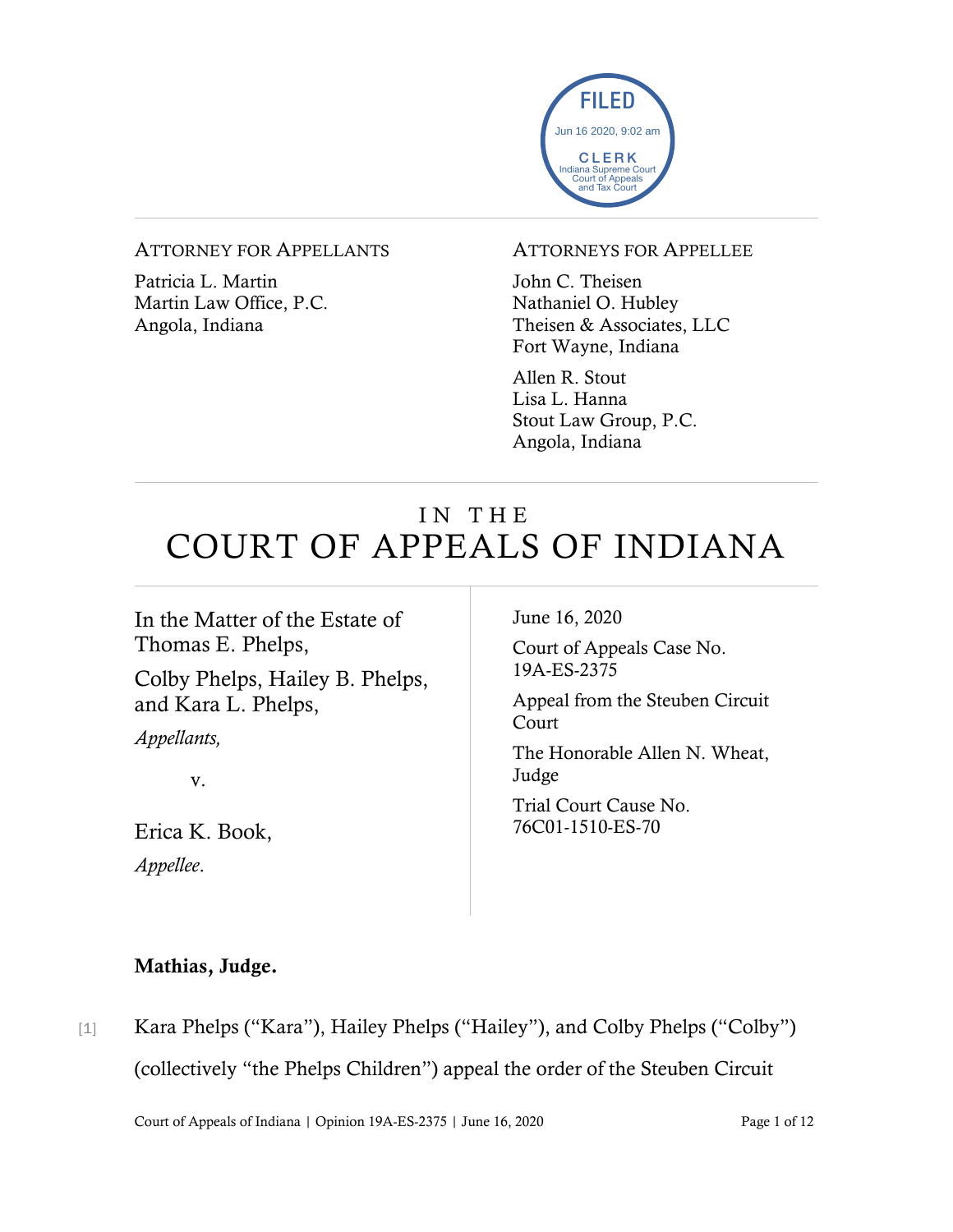Court awarding Erica K. Book ("Erica") one-half of the net proceeds of a settlement agreement resolving a wrongful death claim asserted on behalf of the decedent, Thomas E. Phelps ("Thomas"), who was the father of the Phelps Children and the estranged husband of Erica at the time of his death. On appeal, the Phelps Children present two issues, which we restate as: (1) whether the trial court erred in its interpretation of the wrongful death statute with regard to the distribution of the proceeds of a wrongful death action, and (2) whether the trial court abused its discretion by awarding Erica one-half of the net proceeds of the wrongful death settlement. Concluding that the trial court did not err in either regard, we affirm.

### Facts and Procedural History

[2] Kara, Hailey, and Colby are the children of the decedent Thomas with his first wife. Kara, born in December 1992, is the oldest child. A second daughter, Hailey, was born in August 1996, and a son, Colby, was born in August 2004. All three children had a close relationship with their father. Kara had just received a degree in business management at the time of her father's death. She worked for her father's sanitation company, Sanitation Solutions, after graduation and lived with him until his death. Hailey was attending college at the time of her father's death. Thomas supported Hailey while she was in college by paying for her health insurance, car insurance, cell phone bill, and other college expenses. Colby was eleven years old at the time of his father's death. Although Colby did not live with Thomas at the time of Thomas's death, Thomas paid child support and health insurance premiums for Colby.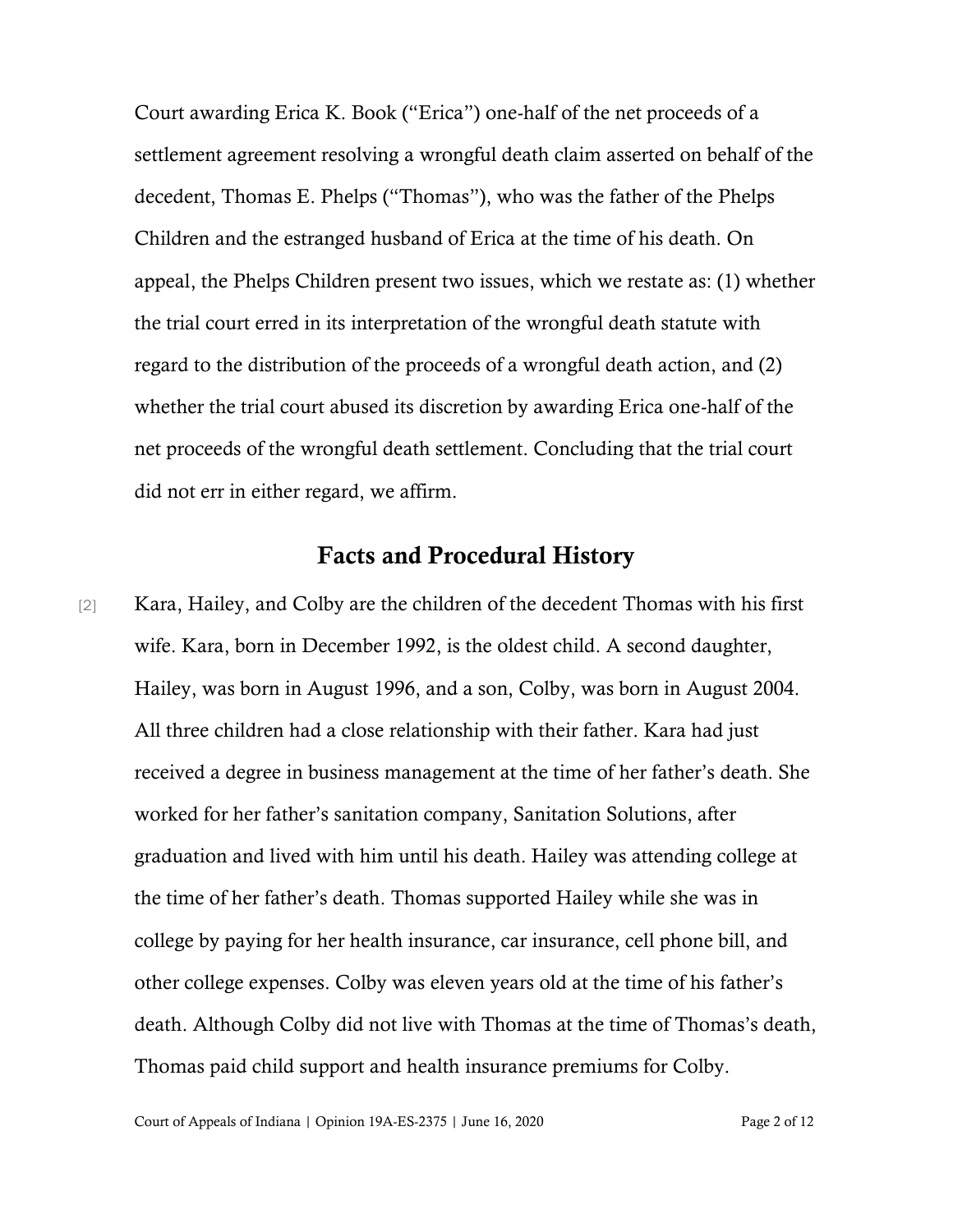- [3] Erica was married to another man from 2003 until her divorce in 2012. Erica had two minor children from this prior marriage. Following Erica's divorce, Thomas asked her to work for his business, Sanitation Solutions. In the summer of 2012, Thomas petitioned to dissolve his marriage with his first wife, and he and Erica began to live together.
- [4] Thomas and Erica were married in October 2013, and had one daughter together, who was born in June 2014. Prior to their marriage, Thomas and Erica entered into a prenuptial agreement that provided in pertinent part:

Except as herein provided, in the event that the marriage of Tom and Erica is terminated other than by the death of one of them, or in the event of a *legal separation*, Erica agrees to waive and does hereby waive all rights to Tom's Property (as delineated in Section 2.1 above and as set forth in the Asset and Liability Disclosure appended hereto . . . .

Ex. Vol. p. 13 (emphasis added).

- [5] Thomas and Erica separated in August 2014, at which time Erica left the marital home to live with her parents. On February 17, 2015, Erica filed a petition to dissolve her marriage with Thomas. Although Erica and Thomas still saw each other periodically, and engaged in sexual intercourse at least once, Erica also became romantically involved with another man. After the separation, Erica became pregnant with this man's child.
- [6] On October 19, 2015, Thomas was killed when he was struck by a vehicle while standing on the side of the road next to one of his sanitation trucks. Thomas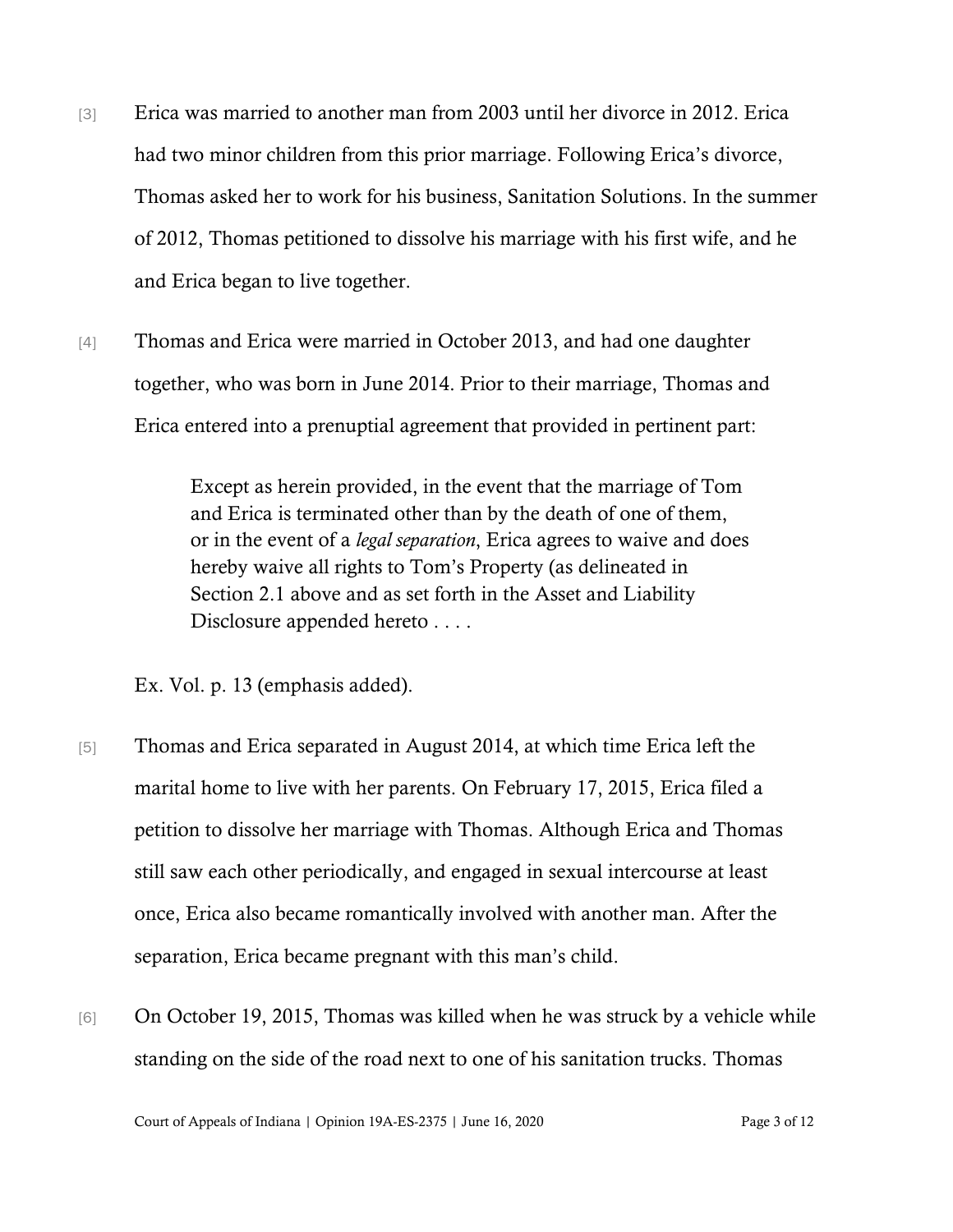died intestate. On November 2, 2015, Julie Maloy ("Maloy") was appointed as personal representative of Thomas's estate. On November 20, 2015, Maloy was appointed as special administratrix for the purposes of commencing a wrongful death action. Maloy filed a wrongful death suit that was ultimately settled.

[7] On August 20, 2019, the trial court held a hearing regarding the apportionment of the wrongful death proceeds and the payment of estate administration fees. On September 13, 2019, the trial court entered findings of fact and conclusions of law, determining in relevant part that: (1) Erica was "living in a state of adultery" and therefore not entitled to one-half of Thomas's net probate estate under the intestacy statutes; $(2)$  Erica was entitled to a share of the proceeds of the wrongful death claim because such proceeds were not part of Thomas's estate and because, under the terms of the prenuptial agreement, she and Thomas were not legally separated at the time of Thomas's death; and (3) Erica was entitled to one-half of the net proceeds of the wrongful death claim, with Thomas's four children each entitled to a one-eighth share. The Phelps Children now appeal.<sup>2</sup>

<sup>&</sup>lt;sup>1</sup> See [Ind. Code § 29-1-2-14](https://www.westlaw.com/Document/N5B900EA0816111DB8132CD13D2280436/View/FullText.html?transitionType=Default&contextData=(sc.Default)&VR=3.0&RS=da3.0) ("If either a husband or wife shall have left the other and shall be living at the time of his or her death in adultery, he or she as the case may be shall take no part of the estate or trust of the deceased husband or wife").

<sup>&</sup>lt;sup>2</sup> The trial court also found that Maloy played an active role in prosecuting the wrongful death suit and ran the day-to-day operation of Thomas's business until it was sold. Accordingly, the trial court concluded that Maloy should be compensated in the amount of \$100,000 for her services as personal representative and that Maloy's counsel was entitled to \$7,150 in unreimbursed out-of-pocket legal expenses.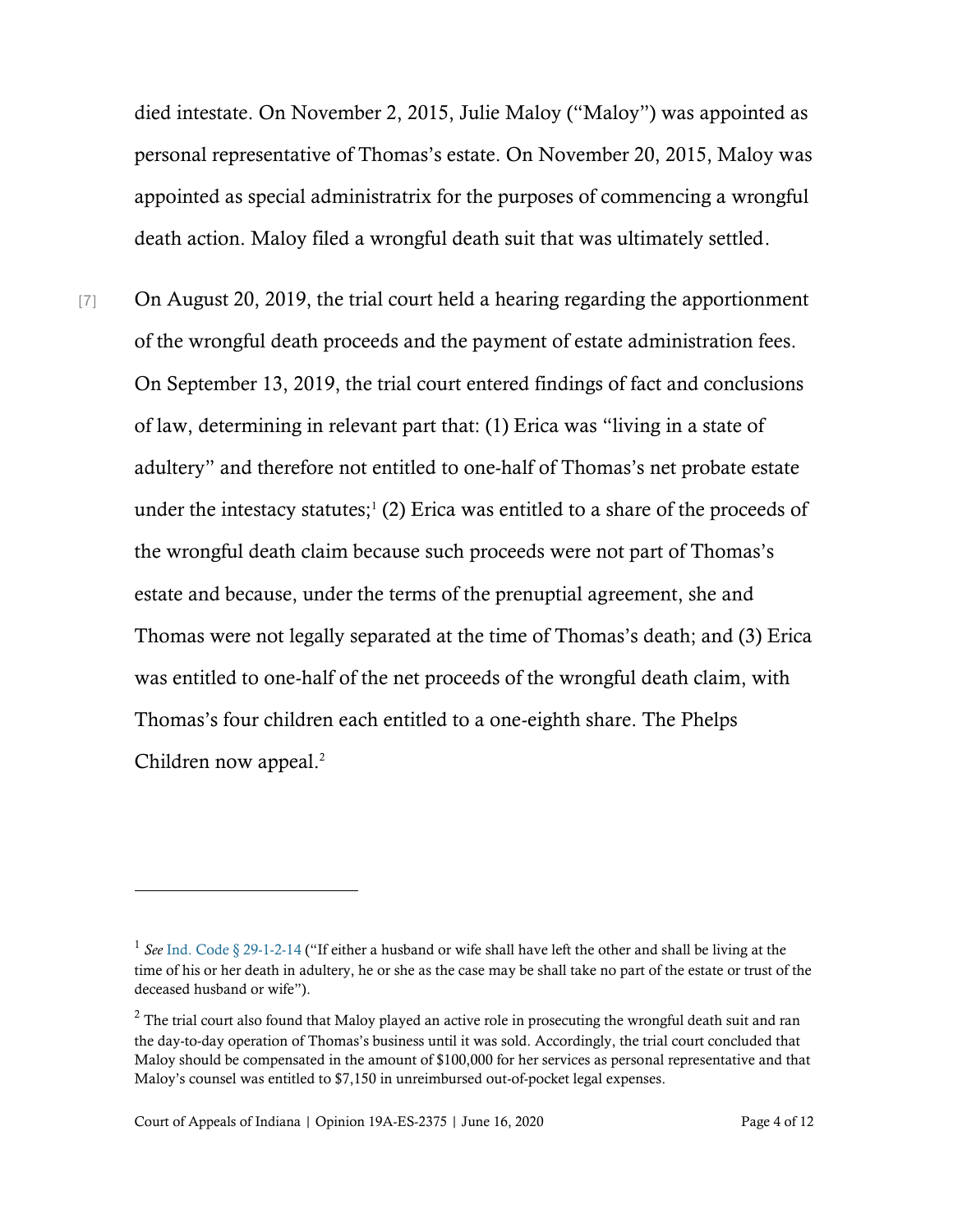# Standard of Review

[8] On appeal, the Phelps Children argue that the trial court erred in construing and applying the general wrongful death statute and the intestacy statutes. The construction of statutes is a matter of law that we review de novo. *[In re](https://www.westlaw.com/Document/I29849090744111e8a5b89e7029628dd3/View/FullText.html?transitionType=Default&contextData=(sc.Default)&VR=3.0&RS=da3.0&fragmentIdentifier=co_pp_sp_7902_637)  [Supervised Estate of Kent](https://www.westlaw.com/Document/I29849090744111e8a5b89e7029628dd3/View/FullText.html?transitionType=Default&contextData=(sc.Default)&VR=3.0&RS=da3.0&fragmentIdentifier=co_pp_sp_7902_637)*, 99 N.E.3d 634, 637 (Ind. 2018).

## *I. The Wrongful Death Statute*

[9] The Phelps Children first claim that the trial court erred by concluding that Erica was entitled to receive a share of the net proceeds of the wrongful death action. With regard to damages, the general wrongful death statute provides in relevant part:

> That part of the damages which is recovered for reasonable medical, hospital, funeral and burial expense shall inure to the exclusive benefit of the decedent's estate for the payment thereof. The remainder of the damages, if any, shall, subject to the provisions of this article, inure to the exclusive benefit of the widow or widower, as the case may be, and to the dependent children, if any, or dependent next of kin, to be distributed in the same manner as the personal property of the deceased. . . .

[Ind. Code § 34-23-1-1](https://www.westlaw.com/Document/N2B3566E0816D11DB8132CD13D2280436/View/FullText.html?transitionType=Default&contextData=(sc.Default)&VR=3.0&RS=da3.0) (emphasis added). The Phelps Children contend that the emphasized portion of the statute is ambiguous. We disagree.

[10] The wrongful death statute first provides that the portion of damages recovered for medical, hospital, funeral, and burial expenses inure to the exclusive benefit of the decedent's estate for the payment of such expenses. It then provides that any remainder of damages shall inure to the "exclusive benefit of the *widow* . . .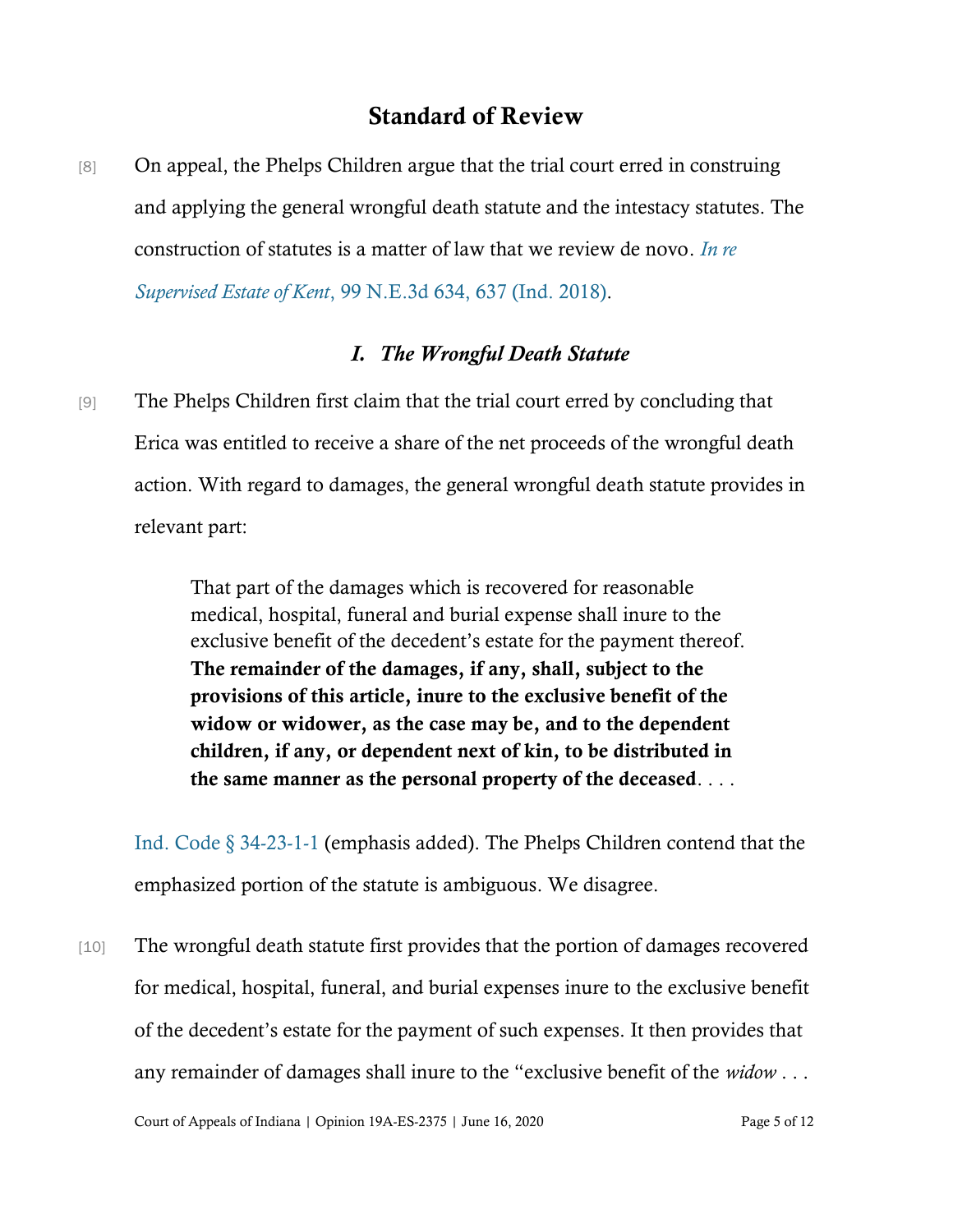and to the dependent children . . . to be distributed in the same manner as the personal property of the deceased." *[Id](https://www.westlaw.com/Document/N2B3566E0816D11DB8132CD13D2280436/View/FullText.html?transitionType=Default&contextData=(sc.Default)&VR=3.0&RS=da3.0)*. (emphasis added). It is clear from this language that Erica, who is Thomas's widow, and Thomas's "dependent children"<sup>3</sup> are entitled to share in the remainder of the proceeds of the wrongful death action, less the amount recovered for medical, hospital, funeral, and burial expenses, in the same manner as they would Thomas's personal property. We find nothing unclear or ambiguous about this portion of the wrongful death statute.

[11] We also find the Phelps Children's citation to *[In re Estate of Inlow](https://www.westlaw.com/Document/I52837414d4fb11de8bf6cd8525c41437/View/FullText.html?transitionType=Default&contextData=(sc.Default)&VR=3.0&RS=da3.0)*, 916 N.E.2d [664 \(Ind. 2009\),](https://www.westlaw.com/Document/I52837414d4fb11de8bf6cd8525c41437/View/FullText.html?transitionType=Default&contextData=(sc.Default)&VR=3.0&RS=da3.0) to be unavailing. In that case, an agreement settling the wrongful death claim did not specifically allocate any amounts between different types of damages, i.e., funeral and burial costs. The children of the decedent's first marriage argued that the wrongful death statute required the full payment of funeral and burial costs before distribution to any of the decedent's surviving family. Our supreme court noted that the wrongful death statute contained "no provisions expressly applicable to the distribution of proceeds from settlements before adjudication of the amount of damages." *Id*[. at 666.](https://www.westlaw.com/Document/I52837414d4fb11de8bf6cd8525c41437/View/FullText.html?transitionType=Default&contextData=(sc.Default)&VR=3.0&RS=da3.0&fragmentIdentifier=co_pp_sp_578_666) The court further noted that wrongful death claims are often settled for less than the actual medical, funeral, and burial costs, and that to "impose upon all pretrial wrongful death settlements a requirement that the net proceeds must

<sup>&</sup>lt;sup>3</sup> The trial court concluded that all of Thomas's children were "dependent children" for purposes of the wrongful death statute. Erica does not challenge this conclusion.

Court of Appeals of Indiana | Opinion 19A-ES-2375 | June 16, 2020 Page 6 of 12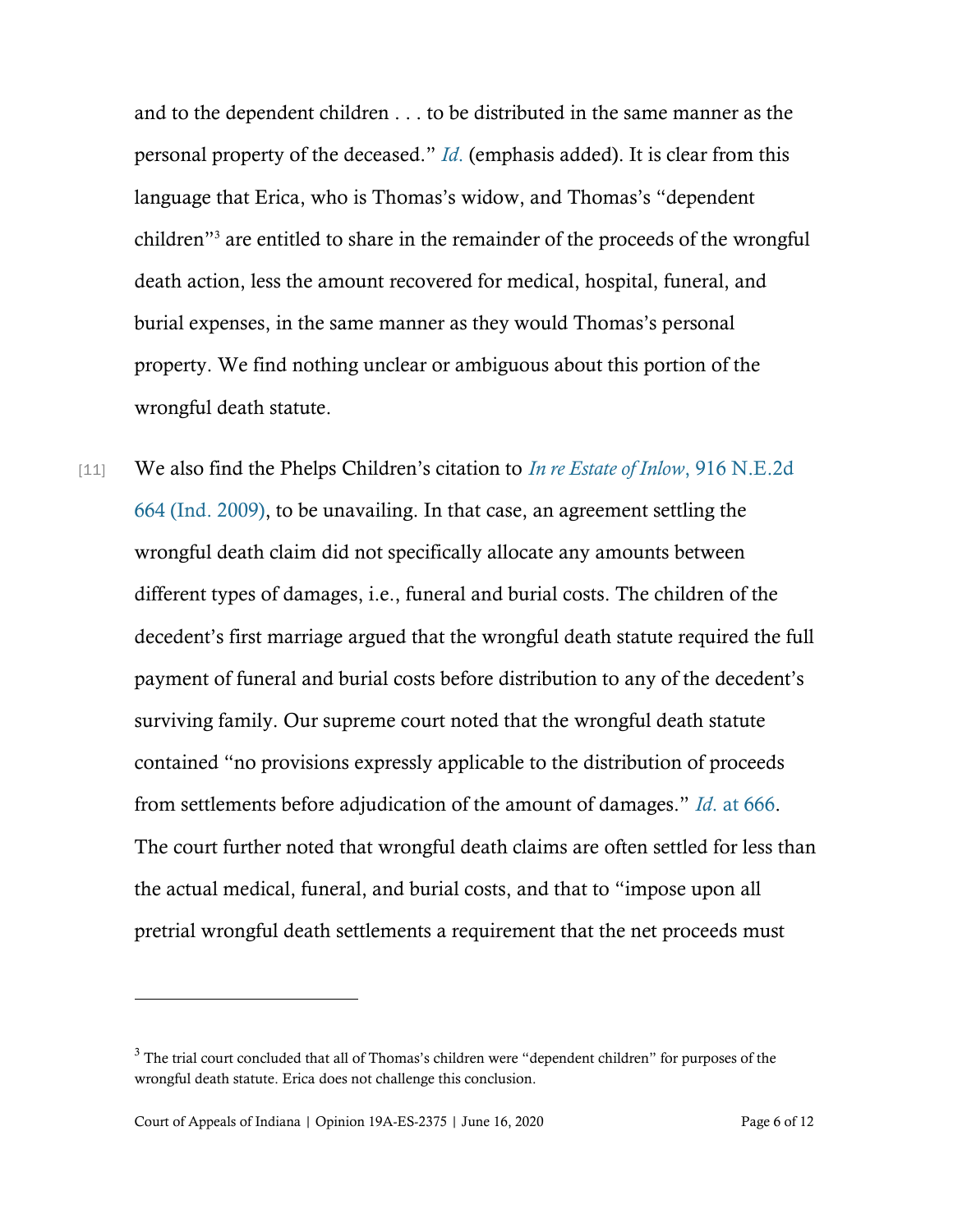first be allocated to medical, hospital, funeral, and burial expenses before distribution for other damages could frequently . . . be inequitable and create an undesired counter-incentive to seek settlement." *Id*[. at 667.](https://www.westlaw.com/Document/I52837414d4fb11de8bf6cd8525c41437/View/FullText.html?transitionType=Default&contextData=(sc.Default)&VR=3.0&RS=da3.0&fragmentIdentifier=co_pp_sp_578_667) The court therefore declined to construe the wrongful death act to impose such a requirement. *[Id](https://www.westlaw.com/Document/I52837414d4fb11de8bf6cd8525c41437/View/FullText.html?transitionType=Default&contextData=(sc.Default)&VR=3.0&RS=da3.0&fragmentIdentifier=co_pp_sp_578_667)*. Instead, the court held that a trial court "should direct payment from the pretrial wrongful death settlement that part of the medical, hospital, funeral, and burial expenses that corresponds to the ratio of the total of such expenses to the estimated total damages sustained." *[Id](https://www.westlaw.com/Document/I52837414d4fb11de8bf6cd8525c41437/View/FullText.html?transitionType=Default&contextData=(sc.Default)&VR=3.0&RS=da3.0&fragmentIdentifier=co_pp_sp_578_667)*. This may require that a trial court hear evidence "to enable it to ascertain the approximate total damages and thus determine a proportionate equitable allocation." *Id*[. at 667](https://www.westlaw.com/Document/I52837414d4fb11de8bf6cd8525c41437/View/FullText.html?transitionType=Default&contextData=(sc.Default)&VR=3.0&RS=da3.0&fragmentIdentifier=co_pp_sp_578_667)–68.

[12] In the present case, the question is not how to distribute the proceeds of the wrongful death settlement between the hospital, medical, funeral and burial costs on the one hand, and the survivors on the other hand. And here, the amount of the settlement is well in excess of the actual medical, hospital, funeral, and burial costs. *See* Appellant's App. p. 57 (listing the total of these expenses as \$73,559.29). Thus, the question here is how to distribute the net proceeds of the settlement among the survivors *after* such costs have been paid from the award. And the wrongful death statute unambiguously provides that such proceeds inure to the exclusive benefit of the decedent's widow, i.e. Erica, and dependent children, "to be distributed in the same manner as the personal property of the deceased." I.C. [§ 34-23-1-1.](https://www.westlaw.com/Document/N2B3566E0816D11DB8132CD13D2280436/View/FullText.html?transitionType=Default&contextData=(sc.Default)&VR=3.0&RS=da3.0) This leads us to the Phelps Children's next argument.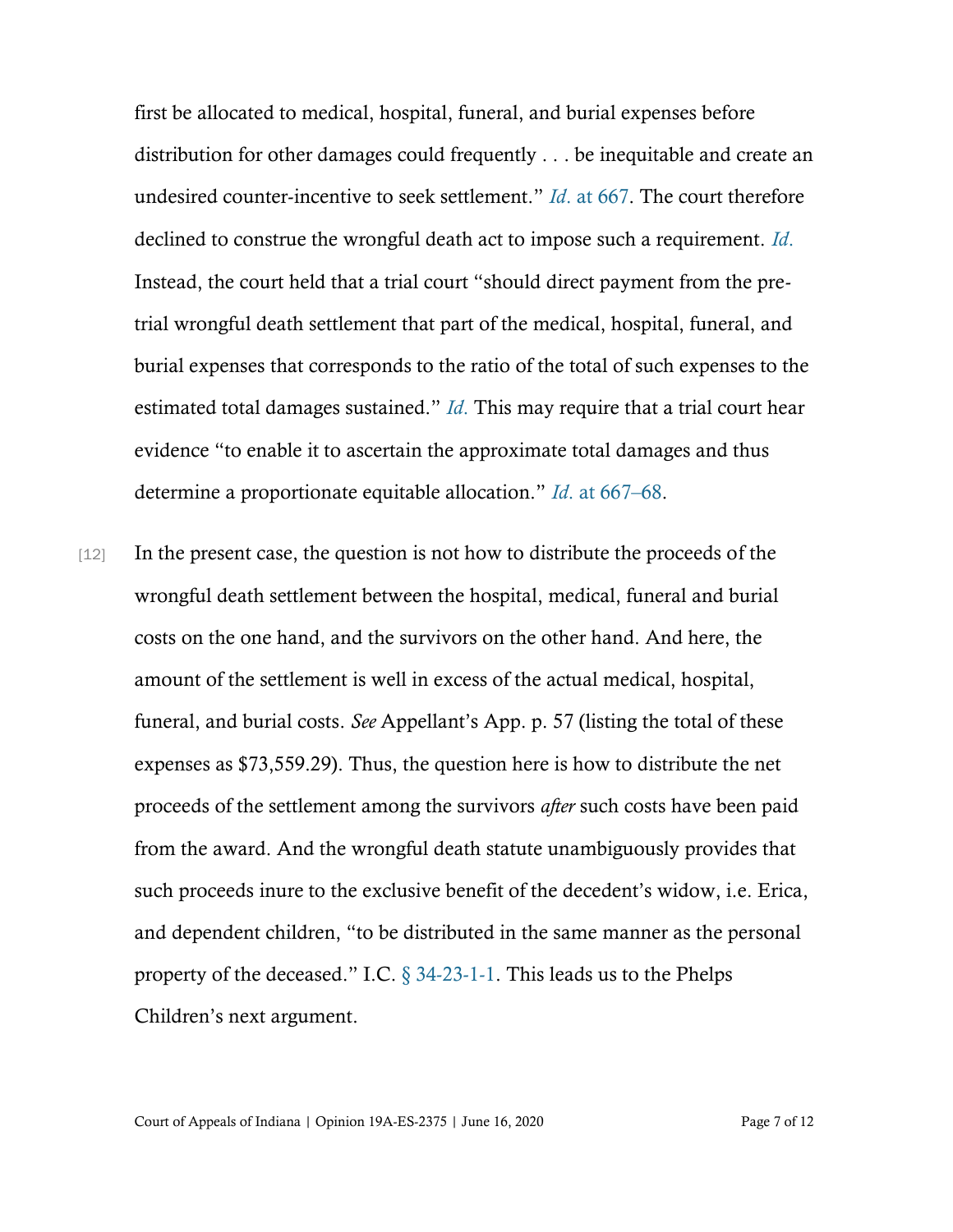#### *II. Erica's Share of the Proceeds*

[13] The Phelps Children argue that the trial court abused its discretion by awarding Erica one-half of the remainder of the proceeds of the wrongful death action. Again, we disagree. As noted above, the wrongful death statute clearly and unambiguously provides that Erica, as Thomas's widow, and Thomas's dependent children are entitled to share in the remainder of the proceeds "in the same manner as the personal property of [Thomas]." I.C. [§ 34-23-1-1.](https://www.westlaw.com/Document/N2B3566E0816D11DB8132CD13D2280436/View/FullText.html?transitionType=Default&contextData=(sc.Default)&VR=3.0&RS=da3.0) Thomas died intestate. The relevant portion of Indiana's intestacy statutes, [Indiana](https://www.westlaw.com/Document/N2547D87044AD11DE9A3AA540F580B7CB/View/FullText.html?transitionType=Default&contextData=(sc.Default)&VR=3.0&RS=da3.0)  [Code section 29-1-2-1,](https://www.westlaw.com/Document/N2547D87044AD11DE9A3AA540F580B7CB/View/FullText.html?transitionType=Default&contextData=(sc.Default)&VR=3.0&RS=da3.0) provides:

> (a) The estate of a person dying intestate shall descend and be distributed as provided in this section.

(b) Except as otherwise provided in subsection  $(c)$ ,  $[4]$  the surviving spouse shall receive the following share:

(1) One-half  $\binom{1}{2}$  of the net estate if the intestate is survived by at least one (1) child or by the issue of at least one (1) deceased child . . . .

[Ind. Code § 29-1-2-1](https://www.westlaw.com/Document/N2547D87044AD11DE9A3AA540F580B7CB/View/FullText.html?transitionType=Default&contextData=(sc.Default)&VR=3.0&RS=da3.0) (emphasis added).

[14] Based on the plain language of this section, Erica, as the surviving spouse, would generally be entitled to receive one-half of the net estate, including personal property, because Thomas was survived by at least one child. The

 $4$  Subsection (c) applies only if "the surviving spouse is a second or other subsequent spouse who did not at any time have children by the decedent[.]" As Erica had a child with Thomas, this subsection is not applicable here.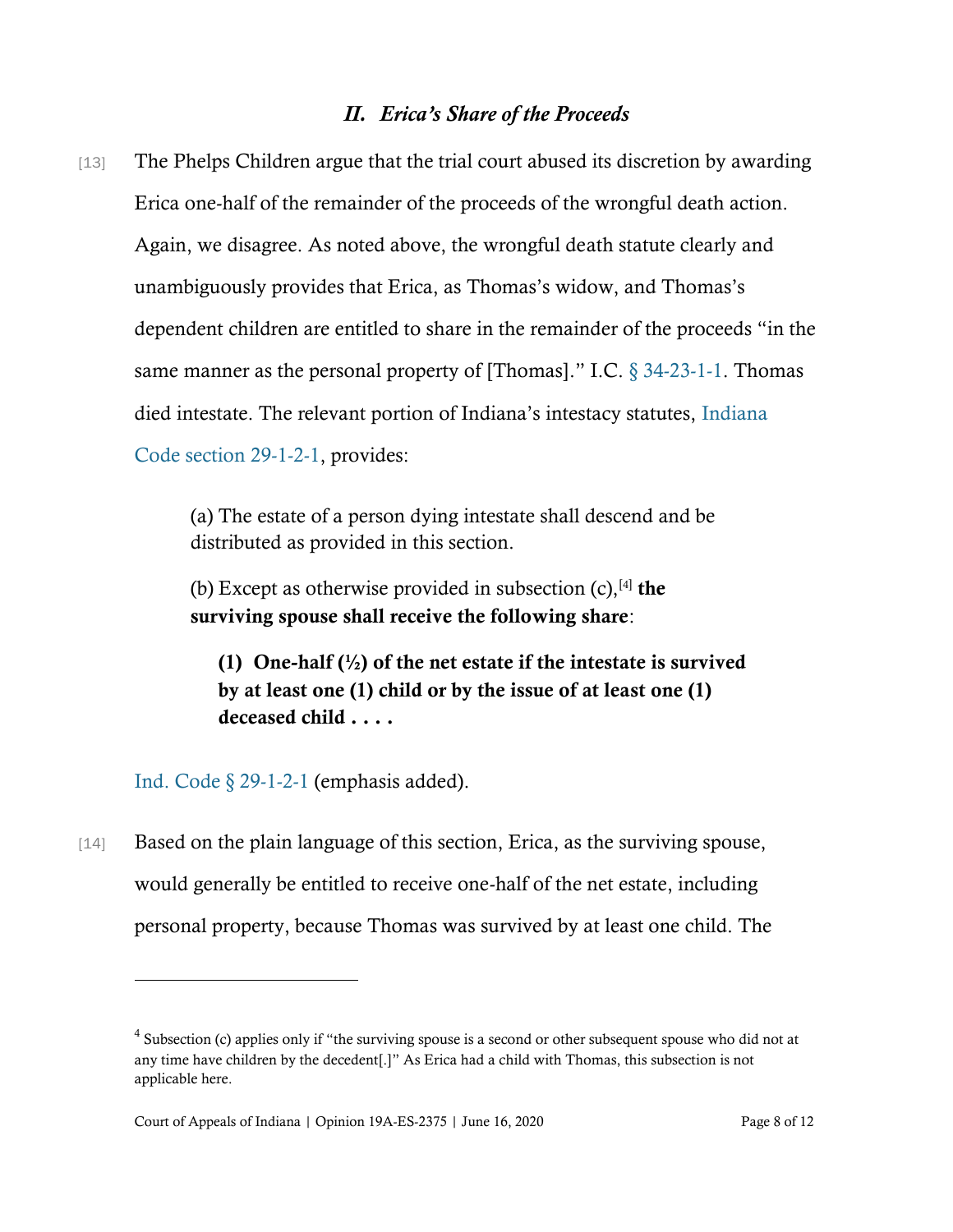plain language of the wrongful death statute, in conjunction with the plain language of the intestacy statute, supports the trial court's conclusion that Erica is entitled to a one-half share of the net proceeds of the wrongful death action in the same manner as she would be entitled to Thomas's personal property.

[15] The Phelps Children insist that this is incorrect. They claim that Erica should not receive one-half of the net proceeds of the wrongful death action because [Indiana Code section 29-1-2-14](https://www.westlaw.com/Document/N5B900EA0816111DB8132CD13D2280436/View/FullText.html?transitionType=Default&contextData=(sc.Default)&VR=3.0&RS=da3.0), part of the intestacy statutes, provides that "[i]f either a husband or wife shall have left the other and shall be living at the time of his or her death in adultery, he or she as the case may be shall take no part of the estate or trust of the deceased husband or wife."<sup>5</sup> Since the wrongful death statute provides that the widow is entitled to a share of the net proceeds of the wrongful death action "in the same manner as the personal property of the deceased," and since Erica is not entitled to a share of Thomas's intestate estate due to the fact that she had left Thomas and was living in a state of adultery, the Children argue that Erica is therefore not entitled to any share of the net

<sup>&</sup>lt;sup>5</sup> Erica argues in her Appellee's Brief that she did not leave Thomas or live in adultery. But the trial court found otherwise, and there was ample evidence to support the trial court's finding. Erica testified that she "left the [marital] house," Tr. p. 65, and that she and Thomas "did not live together after filing for divorce." *Id*. at 69. She further testified that she had sexual intercourse with another man, with whom she later had a child, on a regular basis after the dissolution action was filed and before Thomas died. Still, Erica claims that she was not "living in adultery" because she was living with her parents, not her paramour. But the adultery statute does not require that the decedent's spouse to live with his or her paramour before its provisions are applicable; it simply requires that the decedent's spouse be "living in adultery." Adultery is defined as "Consensual sexual intercourse between a married person and a person other than the spouse." American Heritage Dictionary online, https://www.ahdictionary.com/word/search.html?q=adultery (last visited June 4, 2020) [\[https://perma.cc/2A7S-ERWF\]](https://perma.cc/2A7S-ERWF). The trial court did not clearly err by determining that the adultery statute applied to Erica, who left the marital residence and had voluntary sexual intercourse with someone other than Thomas while still legally married to Thomas.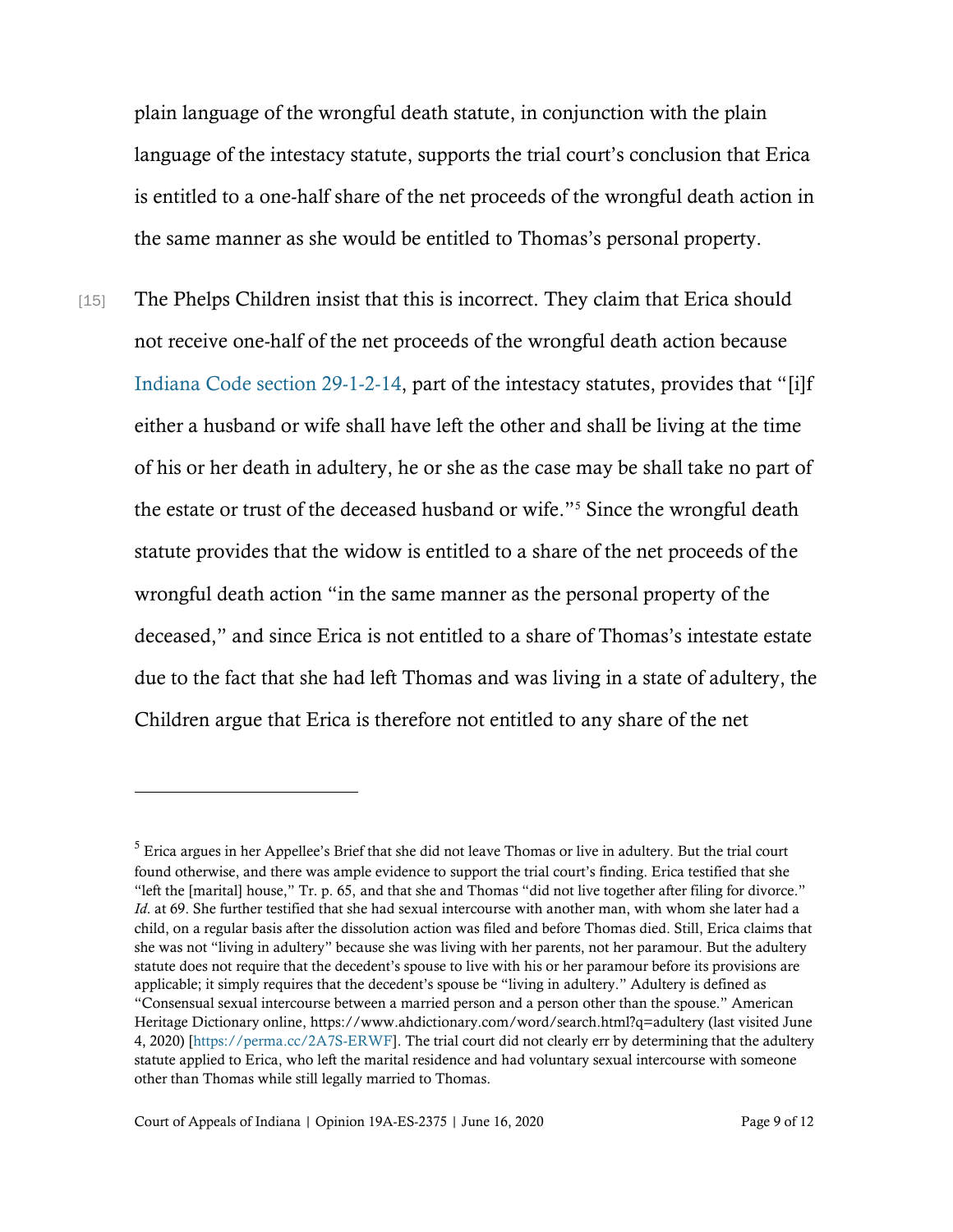proceeds of the wrongful death action. Although this argument has some facial appeal, it ultimately cannot stand.

- [16] The "adultery" section of the intestacy code provides that a spouse who has left the decedent and is living in a state of adultery at the time of the decedent's death shall take "no part of the *estate* or trust" of the decedent. I.C. [§ 29-1-2-14](https://www.westlaw.com/Document/N5B900EA0816111DB8132CD13D2280436/View/FullText.html?transitionType=Default&contextData=(sc.Default)&VR=3.0&RS=da3.0) (emphasis added). But it has long been held that the proceeds from a wrongful death action are not part of the decedent's *estate*. *See [Goldman v. Cha](https://www.westlaw.com/Document/I863e6d4ed3c011d9bf60c1d57ebc853e/View/FullText.html?transitionType=Default&contextData=(sc.Default)&VR=3.0&RS=da3.0&fragmentIdentifier=co_pp_sp_578_158)*, 704 [N.E.2d 157, 158 \(Ind. Ct. App. 1999\)](https://www.westlaw.com/Document/I863e6d4ed3c011d9bf60c1d57ebc853e/View/FullText.html?transitionType=Default&contextData=(sc.Default)&VR=3.0&RS=da3.0&fragmentIdentifier=co_pp_sp_578_158) ("Wrongful death proceeds do not become part of the decedent's estate and are not subject to claims of creditors of the decedent.") (citing *In re Estate of Bruck*[, 632 N.E.2d 745, 748 \(Ind. Ct. App.](https://www.westlaw.com/Document/I7206e796d46911d99439b076ef9ec4de/View/FullText.html?transitionType=Default&contextData=(sc.Default)&VR=3.0&RS=da3.0&fragmentIdentifier=co_pp_sp_578_748)  [1994\)\)](https://www.westlaw.com/Document/I7206e796d46911d99439b076ef9ec4de/View/FullText.html?transitionType=Default&contextData=(sc.Default)&VR=3.0&RS=da3.0&fragmentIdentifier=co_pp_sp_578_748); *Thomas v. Eads*[, 400 N.E.2d 778, 783 \(Ind. Ct. App. 1980\)\)](https://www.westlaw.com/Document/I2c9c2df0d34411d9a489ee624f1f6e1a/View/FullText.html?transitionType=Default&contextData=(sc.Default)&VR=3.0&RS=da3.0&fragmentIdentifier=co_pp_sp_578_783).
- [17] In *Bruck*, we held that wrongful death proceeds did not become part of the intestate estate but instead "pass through *intestate distribution*." [632 N.E.2d at](https://www.westlaw.com/Document/I7206e796d46911d99439b076ef9ec4de/View/FullText.html?transitionType=Default&contextData=(sc.Default)&VR=3.0&RS=da3.0&fragmentIdentifier=co_pp_sp_578_748)  [748](https://www.westlaw.com/Document/I7206e796d46911d99439b076ef9ec4de/View/FullText.html?transitionType=Default&contextData=(sc.Default)&VR=3.0&RS=da3.0&fragmentIdentifier=co_pp_sp_578_748) (emphasis added). In other words, wrongful death proceeds are not part of the decedent's estate but are distributed in the same manner as if they were part of the intestate estate. And the adultery statute acts to bar an adulterous spouse only from taking part of the decedent's *estate*, which does not include the proceeds of a wrongful death claim.
- [18] We therefore conclude that, even though Erica may not be entitled to share in Thomas's estate, the wrongful death proceeds are not part of Thomas's estate. Such proceeds, even though not part of the decedent's estate, are to be *distributed* as set forth in the intestacy distribution statute, which provides that

Court of Appeals of Indiana | Opinion 19A-ES-2375 | June 16, 2020 Page 10 of 12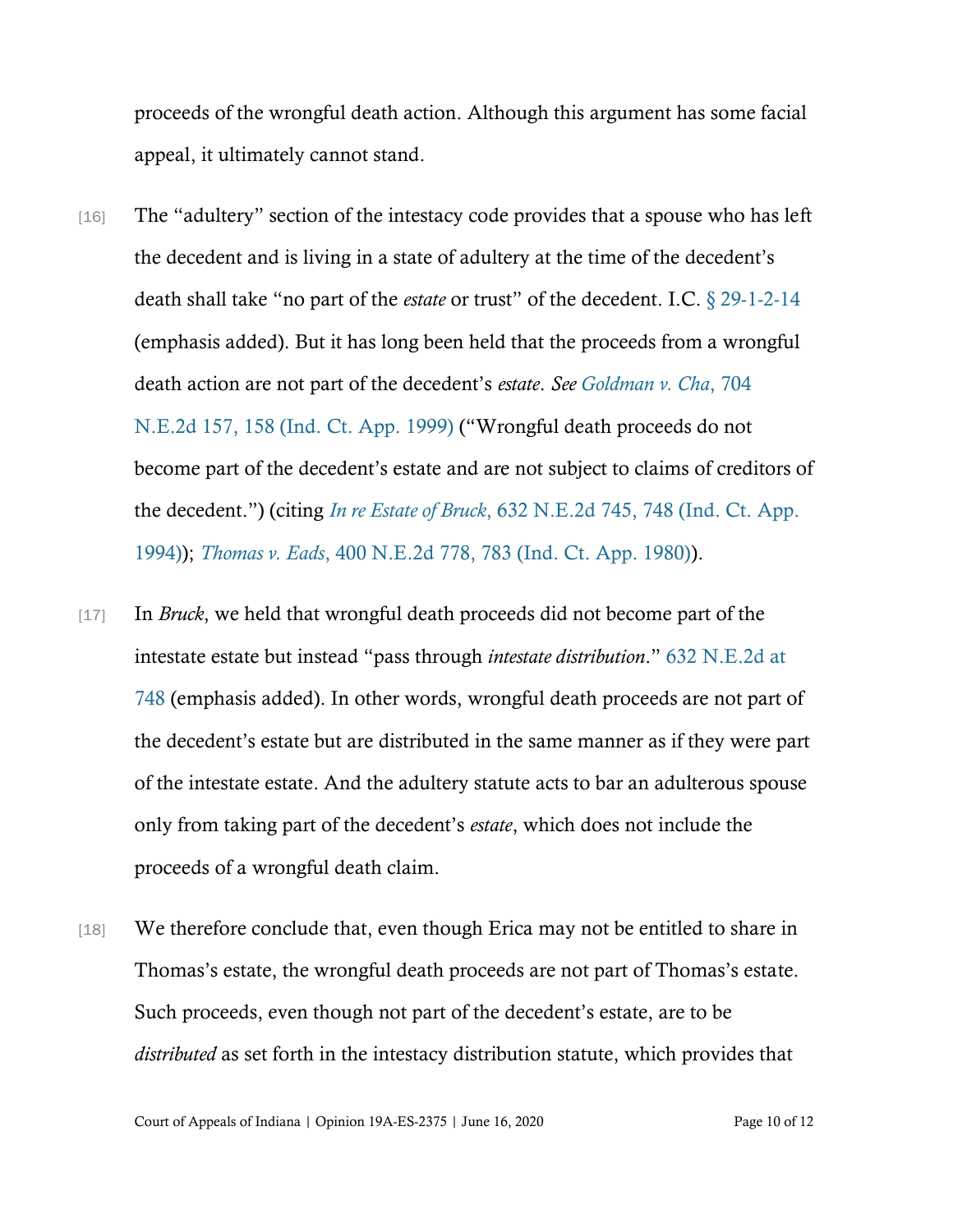the widow of the intestate shall receive one-half of the estate if the intestate is survived by at least one child. Ind. Code  $\S 29-1-2-1(b)(1)$ . Erica is therefore, as the trial court concluded, entitled to one half of the net proceeds of the wrongful death action.

[19] The Phelps Children claim that it is unjust for Erica to receive half of the net proceeds of the wrongful death action. To do so, they observe that Indiana's child wrongful death statute—as compared to the adult wrongful death statute at issue here—specifically excludes the distribution of damages recovered in a wrongful death action to a "parent or grandparent who abandoned [the] deceased child while the child was alive[.]" Ind. Code  $\S 34-23-2-1(i)(3)$ . And they note that the adultery provision of the intestate probate code prohibits Erica, as the adulterous spouse, from receiving a portion of the intestate estate. The Phelps Children then pose the question, "If the wrongful death statutes for the death of a child, consider the existence of abandonment, and the probate codes address it, why wouldn't the criteria for the adult wrongful death distribution include a similar analysis?" Appellant's Br. at 16. This is not a question for a court, but for a legislative body. For whatever reason, the general wrongful death statute simply does not include similar language regarding abandoning spouses. Indeed, the absence of such abandonment language from the general wrongful death statute is all the more telling given the presence of such language in the child wrongful death statute. We will not read into the statute a provision the legislature clearly did not include. The Phelps Children's